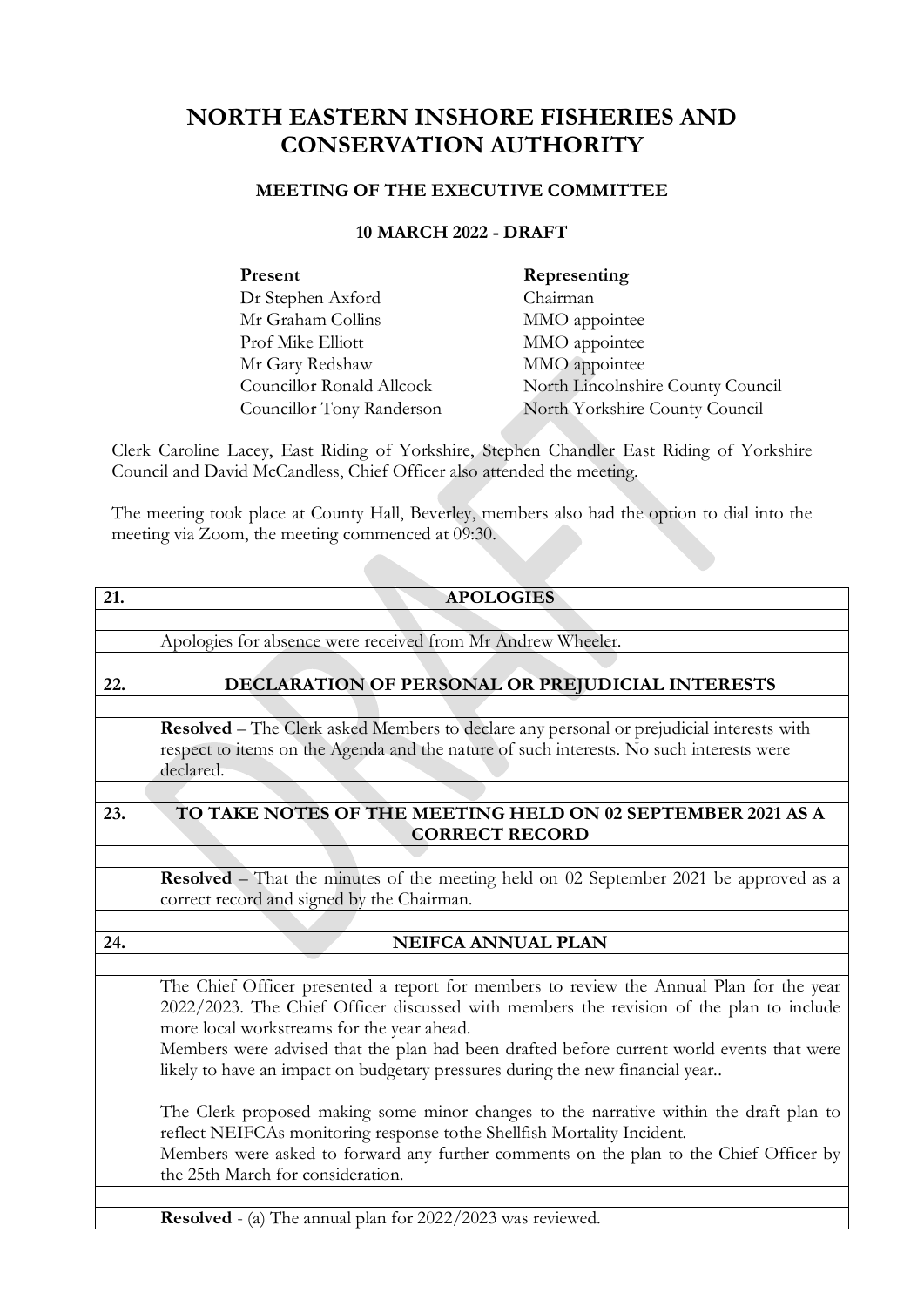|     | (b) Members authorised the draft of the accompanying annual report,<br>summarising the Authority's main activities and outputs during the 2022/2023 year.                                                                                                                                                                                                                                                                                                                                                                                                                                                                                                                                                                                                                                                                                                                                                                                                                                                                      |
|-----|--------------------------------------------------------------------------------------------------------------------------------------------------------------------------------------------------------------------------------------------------------------------------------------------------------------------------------------------------------------------------------------------------------------------------------------------------------------------------------------------------------------------------------------------------------------------------------------------------------------------------------------------------------------------------------------------------------------------------------------------------------------------------------------------------------------------------------------------------------------------------------------------------------------------------------------------------------------------------------------------------------------------------------|
|     |                                                                                                                                                                                                                                                                                                                                                                                                                                                                                                                                                                                                                                                                                                                                                                                                                                                                                                                                                                                                                                |
| 25. | <b>INFORMATION GOVERNANCE &amp; FEEDBACK SUPPORT SLA</b>                                                                                                                                                                                                                                                                                                                                                                                                                                                                                                                                                                                                                                                                                                                                                                                                                                                                                                                                                                       |
|     | The Clerk offered to excuse herself along with Stephen Chandler from the presentation of<br>this report because of the potential conflict of interest. The chief and all members present<br>were happy for both to remain present<br>The Chief presented a report to seek the Committee's urgent approval for the provision of<br>information governance & feedback support through East Riding of Yorkshire Council with<br>immediate effect until end of March 2024. The costs of this SLA would be met from current<br>budgetary provisions. Members considered some of the detail within the draft SLA including<br>the level of service anticipated and narrative surrounding intellectual property rights but<br>approved the request.                                                                                                                                                                                                                                                                                   |
|     | <b>Resolved</b> $-$ (a) Members noted the report<br>(b) Members approved the provision                                                                                                                                                                                                                                                                                                                                                                                                                                                                                                                                                                                                                                                                                                                                                                                                                                                                                                                                         |
|     |                                                                                                                                                                                                                                                                                                                                                                                                                                                                                                                                                                                                                                                                                                                                                                                                                                                                                                                                                                                                                                |
| 26. | <b>REVENUE BUDGET 2022/2023</b>                                                                                                                                                                                                                                                                                                                                                                                                                                                                                                                                                                                                                                                                                                                                                                                                                                                                                                                                                                                                |
|     | The Treasurer presented a report to inform Members of the draft budget for 2022/2023.<br>Members were informed the 3% levy increase approved at the Authority Meeting in<br>December 2021 had been incorporated into the budget. The supplementary budget for the<br>ECDIS has been fully funded through the Patrol Vessel Maintenance Reserve and the<br>European Lobster Settlement Project has been fully funded through an external source.                                                                                                                                                                                                                                                                                                                                                                                                                                                                                                                                                                                |
|     | <b>Resolved</b> $-$ (a) The draft budget for $2022/23$ is approved<br>(b) The level of general reserves is maintained at $\text{\textsterling}228,\!450$ (17%) of the annual levy                                                                                                                                                                                                                                                                                                                                                                                                                                                                                                                                                                                                                                                                                                                                                                                                                                              |
|     |                                                                                                                                                                                                                                                                                                                                                                                                                                                                                                                                                                                                                                                                                                                                                                                                                                                                                                                                                                                                                                |
| 27. | <b>BUDGET REPORT 2021/2022</b>                                                                                                                                                                                                                                                                                                                                                                                                                                                                                                                                                                                                                                                                                                                                                                                                                                                                                                                                                                                                 |
|     | The Treasurer presented a report to advise Members of the budget position at the end of<br>month 09 (December) 2021/2022. At the end of December 2021, the Authority has net<br>expenditure of $f(682,328)$ against an expected $f(775,971)$ underspending by $f(93,643)$ . The<br>forecast outturn underspend is $f_1108,806$ 33, mainly due to employee underspends due to<br>vacancies in the first half of the financial year $(f.104,849)$ .<br>It is anticipated that the outturn position will be an underspend of $\text{\textsterling}108,806$ in addition to the<br>planned transfer of $f(102,900)$ plus accrued interest into the Renewals Fund and $f(10,000)$ into<br>the Vehicle Replacement Reserve.<br>Approval was requested to transfer $f_130,000$ of the outturn underspend to the Patrol Vessel<br>Maintenance reserve to fund the additional cost in 2022/23 financial year and for any<br>remaining underspend to be transferred to the Renewals Fund towards the replacement of the<br>patrol vessel. |
|     | <b>Resolved</b> $-$ (a) The revenue budget monitoring position is noted.<br>(b) That $f_{1,3}30,000$ of underspend at the year-end be transferred to the Patrol Vessel<br>Maintenance Reserve to fund the cost of replacing the Electronic Charting Display and<br>Information System (ECDIS) as outlined in paragraph 2.4.<br>(c) That any remaining underspend at the year-end be transferred to the Renewals Fund<br>towards the replacement of the patrol vessel.                                                                                                                                                                                                                                                                                                                                                                                                                                                                                                                                                          |
| 28. | RISK MANAGEMENT STRATEGY & STRATEGIC AND OPERATIONAL RISK<br><b>REGISTER REVIEW</b>                                                                                                                                                                                                                                                                                                                                                                                                                                                                                                                                                                                                                                                                                                                                                                                                                                                                                                                                            |
|     |                                                                                                                                                                                                                                                                                                                                                                                                                                                                                                                                                                                                                                                                                                                                                                                                                                                                                                                                                                                                                                |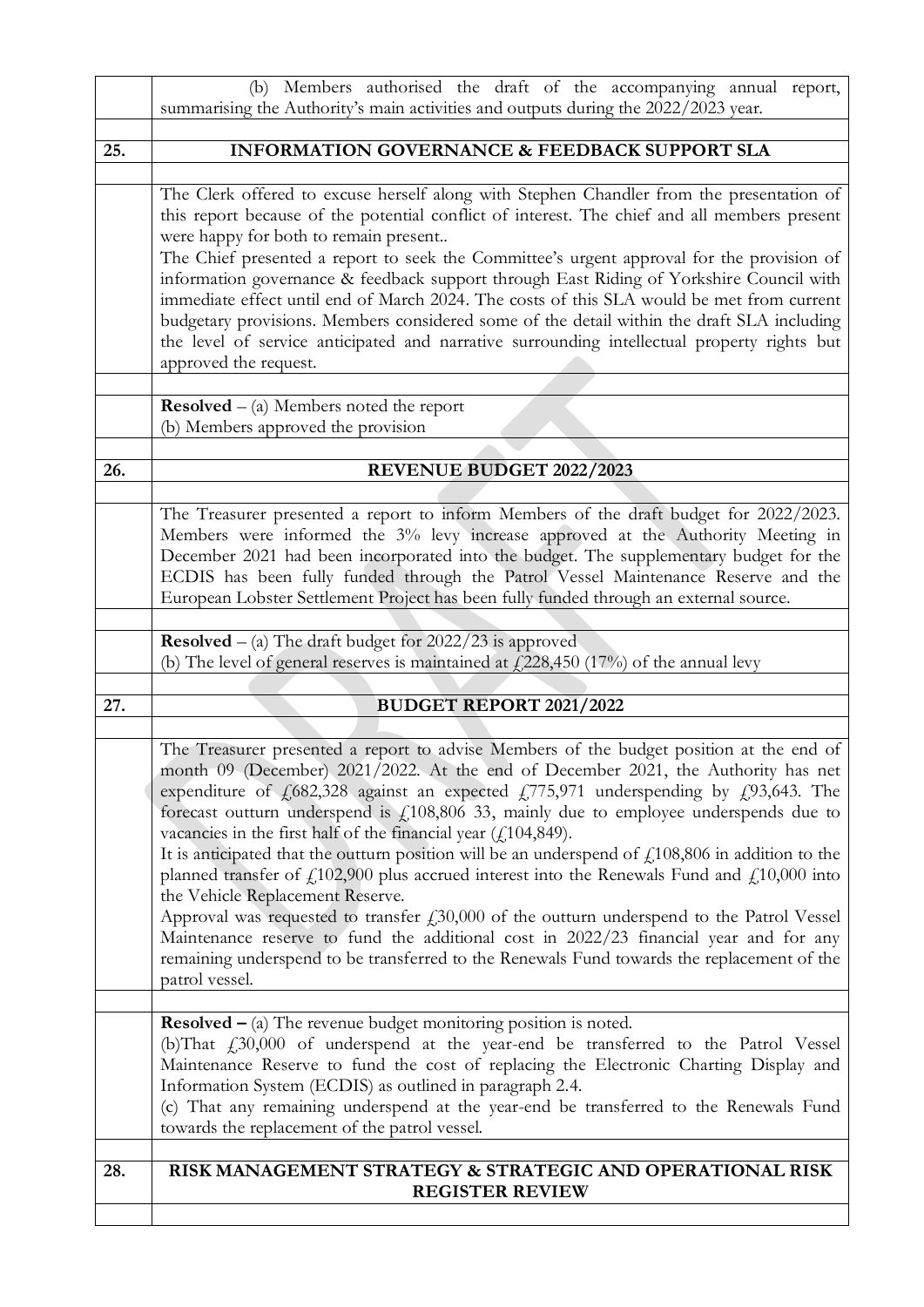|     | The Clerk presented a report to inform members that in accordance with the Authority's Risk<br>Management Strategy, a sixth monthly review of the Strategic and Operational Risk Registers<br>has been undertaken and is reported for information.<br>Considerations surrounding the impacts of the Covid-19 pandemic on operational risk remain<br>at the forefront alongside more strategic risks associated with increasing national workstreams<br>and replacing the Authority's main vessel. Increasing concerns surrounding unexplained<br>shellfish mortalities locally have also been incorporated into the revised operational risk<br>register alongside associated elevated risk surrounding negative publicity and compliance with<br>FOI legislation. During February 2022 officers agreed a £262K contract to deliver a two-year<br>project to examine larval settlement indices in partnership with the Holderness Fishing<br>Industry Group. Associated risk surrounding the delivery of this contract has also been<br>included within the revised registers. Members also considered developing risks following the<br>commencement of the conflict in the Ukraine.                                                                                                                 |
|-----|-------------------------------------------------------------------------------------------------------------------------------------------------------------------------------------------------------------------------------------------------------------------------------------------------------------------------------------------------------------------------------------------------------------------------------------------------------------------------------------------------------------------------------------------------------------------------------------------------------------------------------------------------------------------------------------------------------------------------------------------------------------------------------------------------------------------------------------------------------------------------------------------------------------------------------------------------------------------------------------------------------------------------------------------------------------------------------------------------------------------------------------------------------------------------------------------------------------------------------------------------------------------------------------------------------|
|     | Resolved - That the revised Strategic and Operational Risk Register be reviewed in six<br>months' time                                                                                                                                                                                                                                                                                                                                                                                                                                                                                                                                                                                                                                                                                                                                                                                                                                                                                                                                                                                                                                                                                                                                                                                                |
| 29. | NEIFCA HEALTH AND SAFETY POLICY & SAFE WORKING PRACTICES<br>2022/2023                                                                                                                                                                                                                                                                                                                                                                                                                                                                                                                                                                                                                                                                                                                                                                                                                                                                                                                                                                                                                                                                                                                                                                                                                                 |
|     |                                                                                                                                                                                                                                                                                                                                                                                                                                                                                                                                                                                                                                                                                                                                                                                                                                                                                                                                                                                                                                                                                                                                                                                                                                                                                                       |
|     | The Chief Officer presented a report to inform members of the completion of the Annual<br>review of the Authority's Health & Safety provisions. Since the last review in September 2021<br>the Chief Officer was pleased to advise that there had been no notable incidents or accidents<br>to report. Over and above the standard operational risk assessments and associated safe<br>working practices, NEIFCA officers continued to respond rapidly to the unprecedented<br>impacts and risks associated with the ongoing Covid-19 pandemic to both protect staff and<br>comply with all current governmental advice. Alongside responding to Covid-19 the Chief<br>Officer also highlighted additional Health and Safety work that had been completed in<br>relation to the use of pots from North Eastern Guardian III and the active use of 'stab vests'<br>during enforcement and control work.<br>The Chief also reassured members that all staff are correctly trained in all aspects of their role<br>and will continue to monitor this on a regular basis.                                                                                                                                                                                                                                 |
|     |                                                                                                                                                                                                                                                                                                                                                                                                                                                                                                                                                                                                                                                                                                                                                                                                                                                                                                                                                                                                                                                                                                                                                                                                                                                                                                       |
|     | <b>Resolved</b> – Members noted the report.                                                                                                                                                                                                                                                                                                                                                                                                                                                                                                                                                                                                                                                                                                                                                                                                                                                                                                                                                                                                                                                                                                                                                                                                                                                           |
|     |                                                                                                                                                                                                                                                                                                                                                                                                                                                                                                                                                                                                                                                                                                                                                                                                                                                                                                                                                                                                                                                                                                                                                                                                                                                                                                       |
| 30. | <b>CHIEF OFFICERS REPORT &amp; INVESTIGATION INTO SHELLFISH</b><br><b>MORTALITIES</b>                                                                                                                                                                                                                                                                                                                                                                                                                                                                                                                                                                                                                                                                                                                                                                                                                                                                                                                                                                                                                                                                                                                                                                                                                 |
|     |                                                                                                                                                                                                                                                                                                                                                                                                                                                                                                                                                                                                                                                                                                                                                                                                                                                                                                                                                                                                                                                                                                                                                                                                                                                                                                       |
|     | The chief officer presented a report to provide an operational update covering the period<br>December 2021 to February 2022.<br>The report focused heavily on NEIFCA operations in response to the Shellfish Mortality<br>Incident and the workstreams involved in this presently and going forward.<br>The chief highlighted that NEIFCA will be producing a resourced forward plan. Elements of<br>that plan will include a desk top review of monthly shellfish catch and effort returns<br>supplemented by further data from the MMO; the completion of questionnaires at the point<br>of landing in key ports; observer trips with fishing vessels operating in the affected area;<br>working pots from NEG III at stations within the affected area and deploying baited and<br>fixed underwater cameras. The resulting analysis and findings from the Authority's work will<br>be incorporated into a report for further consideration.<br>The Clerk recommended that the Science and Advisory Group meet more frequently from<br>April 2022 to receive regular updates on the planned work and provide guidance and<br>oversightto both officers and the wider membership. The Science Advisory Group would<br>then provide updates on the work through the Executive and Authority meetings. |
|     | <b>Resolved</b> $-$ (a) Members noted the report                                                                                                                                                                                                                                                                                                                                                                                                                                                                                                                                                                                                                                                                                                                                                                                                                                                                                                                                                                                                                                                                                                                                                                                                                                                      |